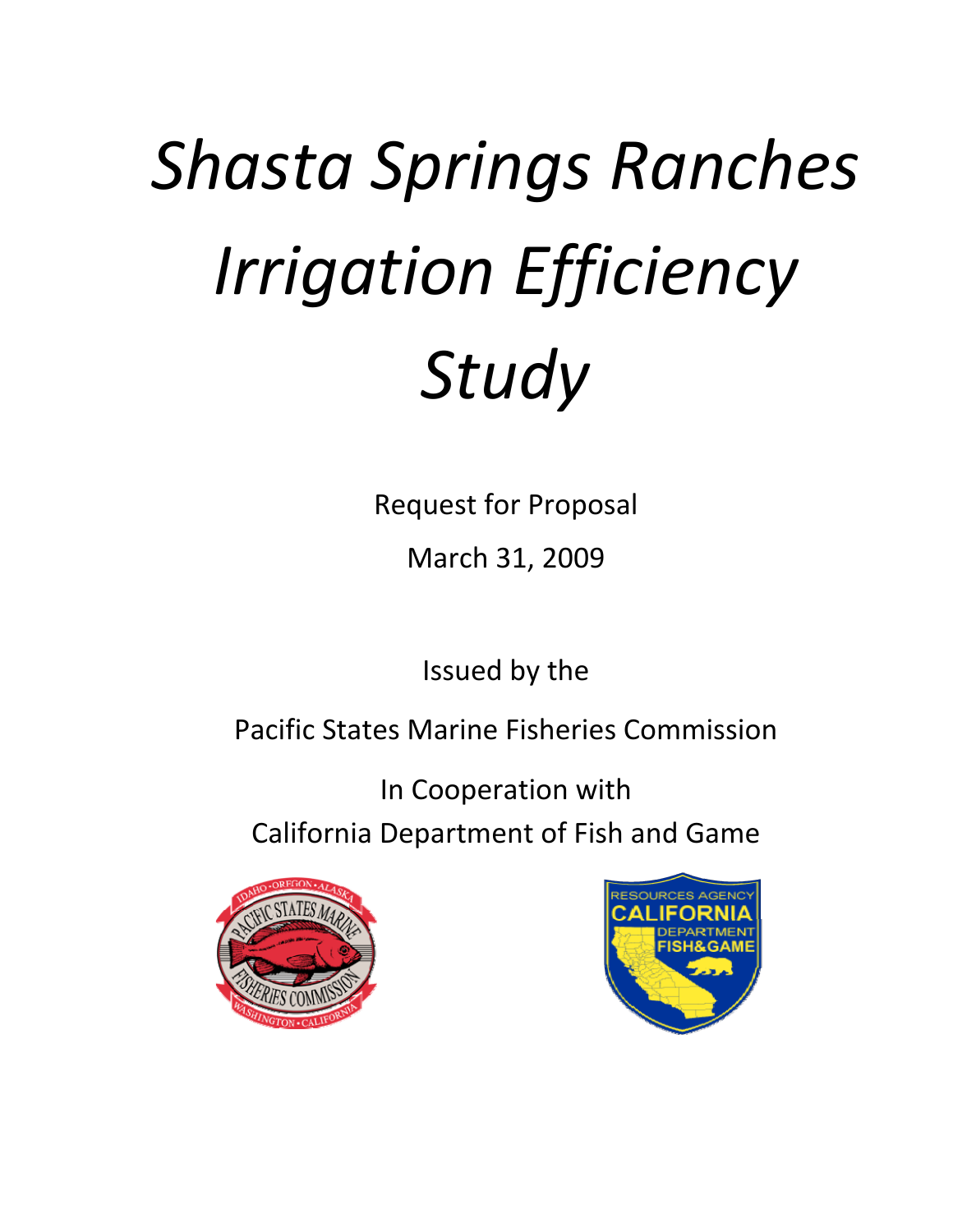# **Contents**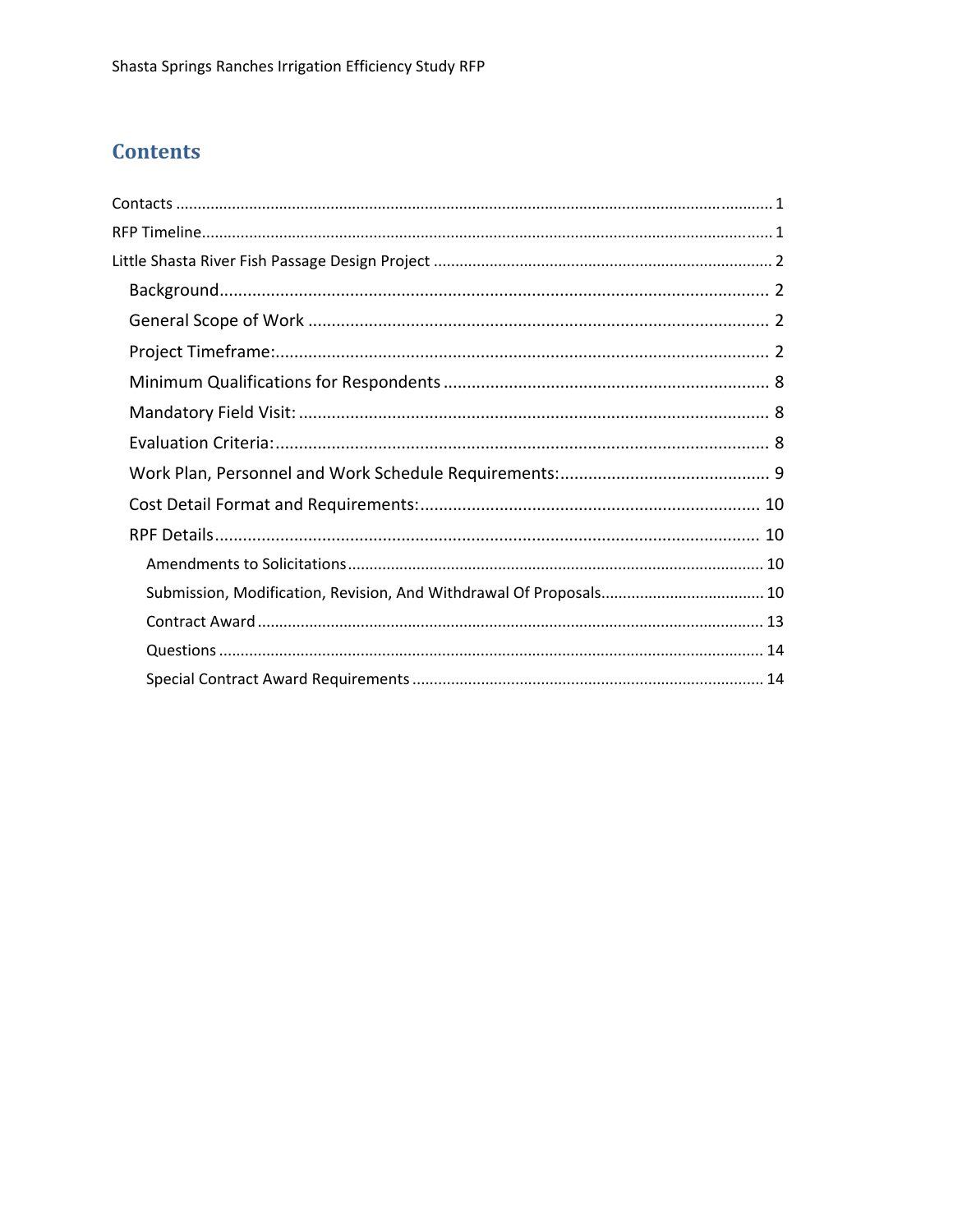# <span id="page-2-0"></span>**Contacts**

Technical: Gary Flosi California Department of Fish and Game 707‐725‐1072 gflosi@dfg.ca.gov

Julie Kelley SPI 530‐378‐8134

Administrative: Michael Arredondo Pacific States Marina Fisheries Commission (PSMFC) 205 SE Spokane Street, Suite 100 Portland, OR 97202‐6487 (503) 595‐3100 FAX (503) 595‐3444 Michael arredondo@psmfc.org

# **RFP Timeline**

| Event                                                       | Date                  |
|-------------------------------------------------------------|-----------------------|
| <b>RFP Distribution to Vendors</b>                          | 03/31/2009            |
| Due date for notification of intent to respond to this RFP. | 04/15/2009            |
| <b>Site Visit</b>                                           | 04/17/2009            |
| Deadline for questions submitted by bidders                 | 04/24/2009            |
| Q & A sent out to all bidders                               | 05/04/2009            |
| Deadline for submission of proposals                        | 05/15/2009            |
| Scoring of Proposals                                        | Week of<br>05/18/2009 |
| Selected consultant announced                               | 05/28/2009            |
| Commencement date of work                                   | 06/8/2009             |

PSMFC reserves the right to reject any or all offers and discontinue this RFP process without obligation or liability to any potential Vendor, accept other than the lowest priced offer, or award a contract on the basis of initial offers received, without discussions or requests for best and final offers.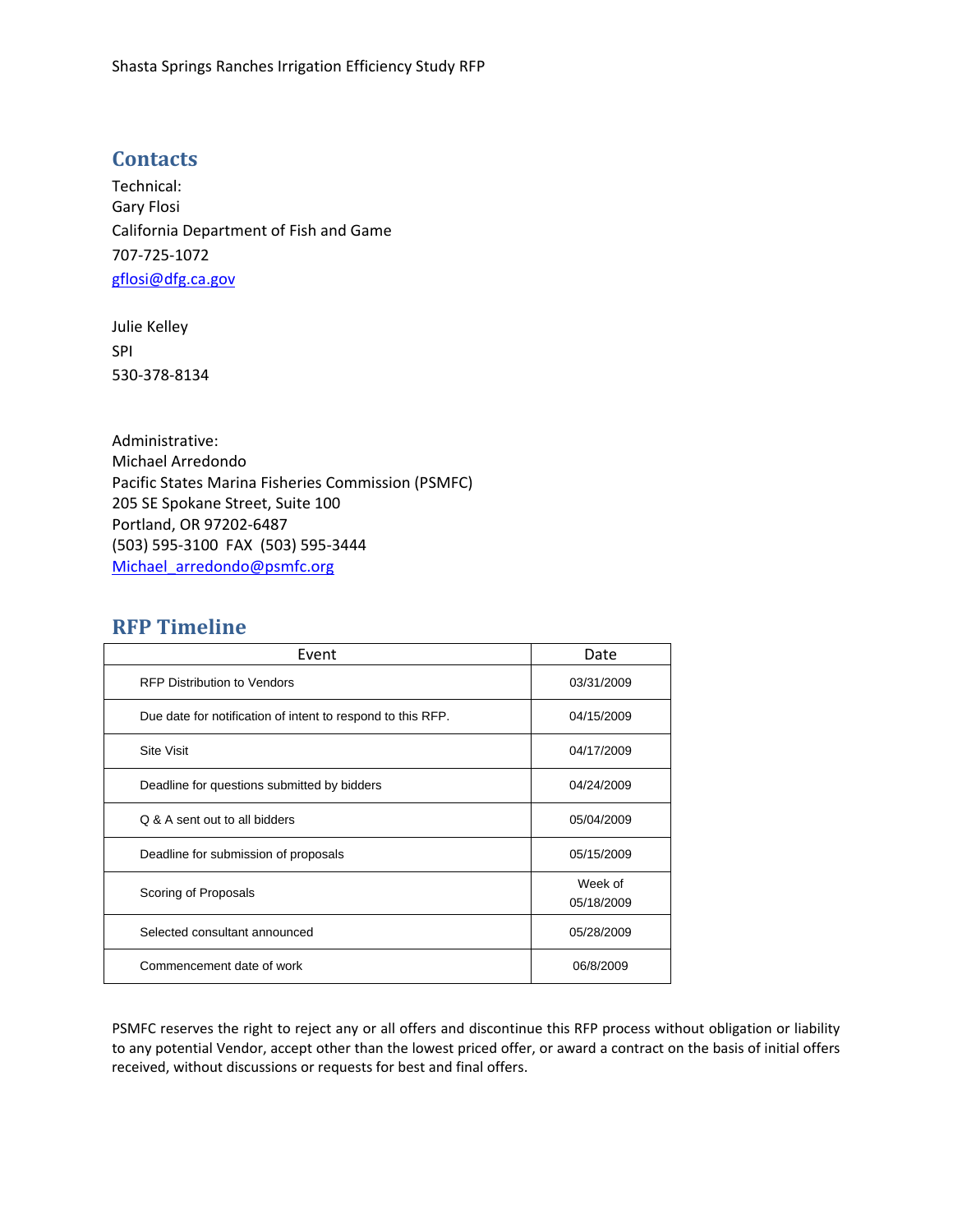# <span id="page-3-0"></span>**Shasta Springs Ranches Irrigation Efficiency Study**

# **Background**

The Pacific States Marine Fisheries Commission (PSMFC) and California Department of Fish and Game (CDFG) are seeking an engineering consultant to submit a competitive bid to develop an irrigation efficiency study for the Shasta Springs Ranches. The purpose of the study will be to identify potential opportunities to reduce surface water use on the Shasta Springs Ranches. These potential water savings will provide a basis for negotiations to increase in‐stream flows in the Shasta River and Parks Creek to benefit salmon and steelhead. The properties are located approximately 4 miles below Lake Shastina, in Siskiyou County. The project will include an analysis of surface water and groundwater diversions on the Shasta Springs Ranches. The study will result in recommendations for modifying irrigation practices based on the premise that opportunities exist to maintain ranch productivity; allow the ranch to remain profitable and reduce, if possible, surface water diversions from the Shasta River and Parks Creek; which may make water available to improve conditions for fish.

The Shasta Springs Ranches are primarily used to raise cattle. The ranch produces grass hay and forage by irrigating with water diverted from the Shasta River, Parks Creek, springs and groundwater. The surface diversions are under decreed, appropriative or riparian water rights.

# **General Scope of Work**

The successful Respondent will perform project management including working with the CDFG and the land managers to complete the project in the time and dollar amount allowed. The Scope of Work includes:

- 1. Measurement Program Design
	- a. Meet and consult with land managers. Identify the locations where water measurement is needed to quantify water diversion, use and return flows associated with irrigation of the Shasta Springs Ranches. This will include the Shasta River, Parks Creek, springs, and groundwater sources.
	- b. Review and compile water right and decree information with respect to diversion periods and maximum diversion rates.
	- c. Inspect each site and identify the flow measurement approach to be used. It is expected that flow measurement at most sites will generally consist of continuous water level recording at sites with defined stage discharge relationships. In some locations where small or intermittent flows are expected, spot measurements may be used.
	- d. For each location where a continuous flow record is needed, identify the measurement and monitoring devices that will need to be installed.
	- e. For locations that can be spot checked, identify the method and frequency of measurement.
	- f. Specify and procure flow measurement equipment.
- 2. Install, Instrument and Calibrate Sites
	- a. The sites listed below have been identified for monitoring based on recommendations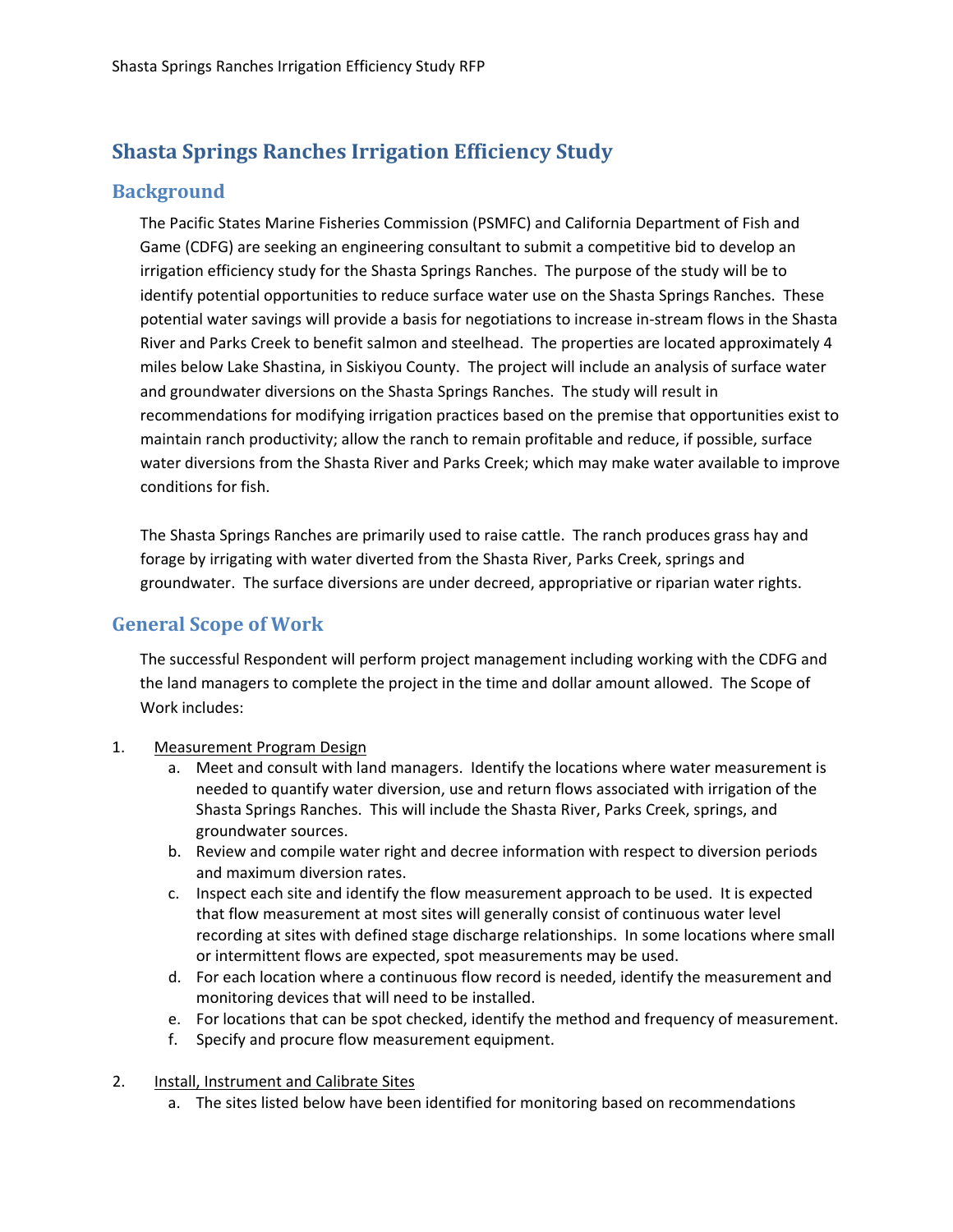from the land managers. This represents the minimum number of sites and it is possible that additional sites will be identified during program design.

- Surface Water Diversion and Flow Division Sites Preliminarily Identified for Continuous Measurement
	- Seldom Seen Diversion
	- Gravity Ditch Diversion
	- Pump Station Diversion
	- Parks Cr Diversion #1
	- Parks Cr Diversion #2
	- Parks Cr Diversion #3
	- Parks Cr Diversion #4
	- Parks Cr Diversion #5
	- Bridge Field Springs
	- Lower Black Meadow Springs
	- Kettle Springs
- Groundwater well discharges and water levels to be observed at 2‐week to 4 week intervals
	- Seldom Seen well
	- Clear Spring
- b. Each of the sites listed above will be prepared for measurement using the selected measurement approach. The attached list identifies the measurement approach, work to be performed at each site, and equipment to be installed based on preliminary information. Sites may be added or deleted and the plan for measurement at each may be modified based on detailed site inspections.
- 3. Data Collection

This task covers operation and maintenance of the flow monitoring equipment and data collection from the beginning date of the grant through the end of the 2009 irrigation season and the beginning of the 2010 irrigation season as long as possible, including maintenance during the intervening non-irrigation season on the sites listed below:

The following tasks would be performed.

- a. Site Maintenance and Data Retrieval. The sites will be visited once every two weeks during the irrigation seasons and every month during the non-irrigation season. Maintenance will involve trash removal, maintaining free flow conditions, scraping moss and other growth from structures, and downloading data. Data will be compiled in data base tables or, depending on file size, spreadsheets.
- b. Spot Flow Measurements. For sites where it is not practical to establish continuous flow measurements the sites will be measured using spot measurements instead. For example, spot measurements will be used for estimating ditch losses (where losses are large) and for water deliveries that are made intermittently.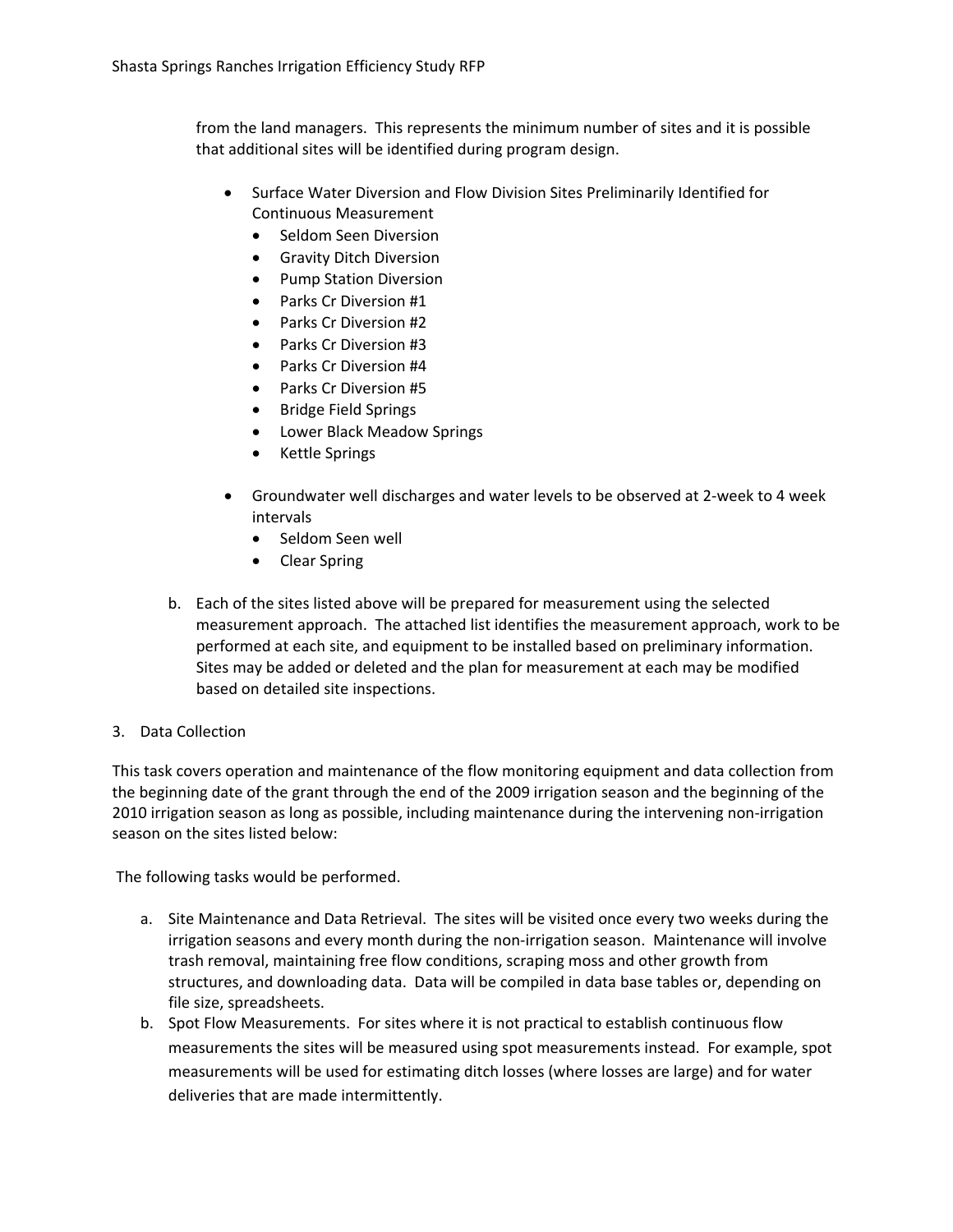- c. Ditch Seepage Tests. Ponding tests will be conducted in selected reaches of selected ditches to estimate seepage losses. These tests are typically performed early and/or late in the irrigation season to minimize interference with water supply and system operation.
- 4. Water Rights and Institutions

There are decreed, appropriative, and riparian rights under which water is diverted from the Shasta River, Parks Creek, and springs in the basin. Further there are certain legal provisions under which water dedicated to augmenting instream flow can be protected. The terms of the water rights and legal provisions related to instream flow protections form the framework within which water conservation alternatives can be formulated. Given the results from Task 1 and 5, the following task would be performed.

a. Consult and coordinate with legal and institutional specialists to identify strategies and constraints for formulation of water conservation strategies and alternatives.

5. Groundwater Assessment

Groundwater conditions in the region of the ranches will be characterized to establish sustainable groundwater production rates, and assess possible surface water/groundwater interaction. The following tasks would be performed.

a. Compile and review available reports and information developed by the USGS, DWR and other agencies. Based on available information, describe the hydrogeology of the Shasta Valley generally

- b. Describe the historical operation of existing well.
- c. Test the efficiency of existing pumps and motors on each operable well.
- d. Based on well discharge and water level data, assess well characteristics and aquifer properties.
- e. Assess the potential to produce additional groundwater based on the following approaches:
	- Equip existing operable wells with larger pumps
	- Construct new wells
- f. Determine the costs and efficiency of producing groundwater under each of the above approaches.
- g. Assess the potential for surface water / groundwater interaction under historical and potential increased groundwater pumping scenarios.
- h. Prepare hydrogeology white paper.
- 6. Water Conservation Assessment

In order to formulate water conservation alternatives that achieve the targeted outcomes for the ranches and for the Shasta River and Parks Creek (increased stream flow at critical times), it is necessary to understand how the ranch works from an operational perspective. Only with this understanding will it be possible to formulate and evaluate water conservation improvements that achieve the objectives identified above. The following tasks would be performed.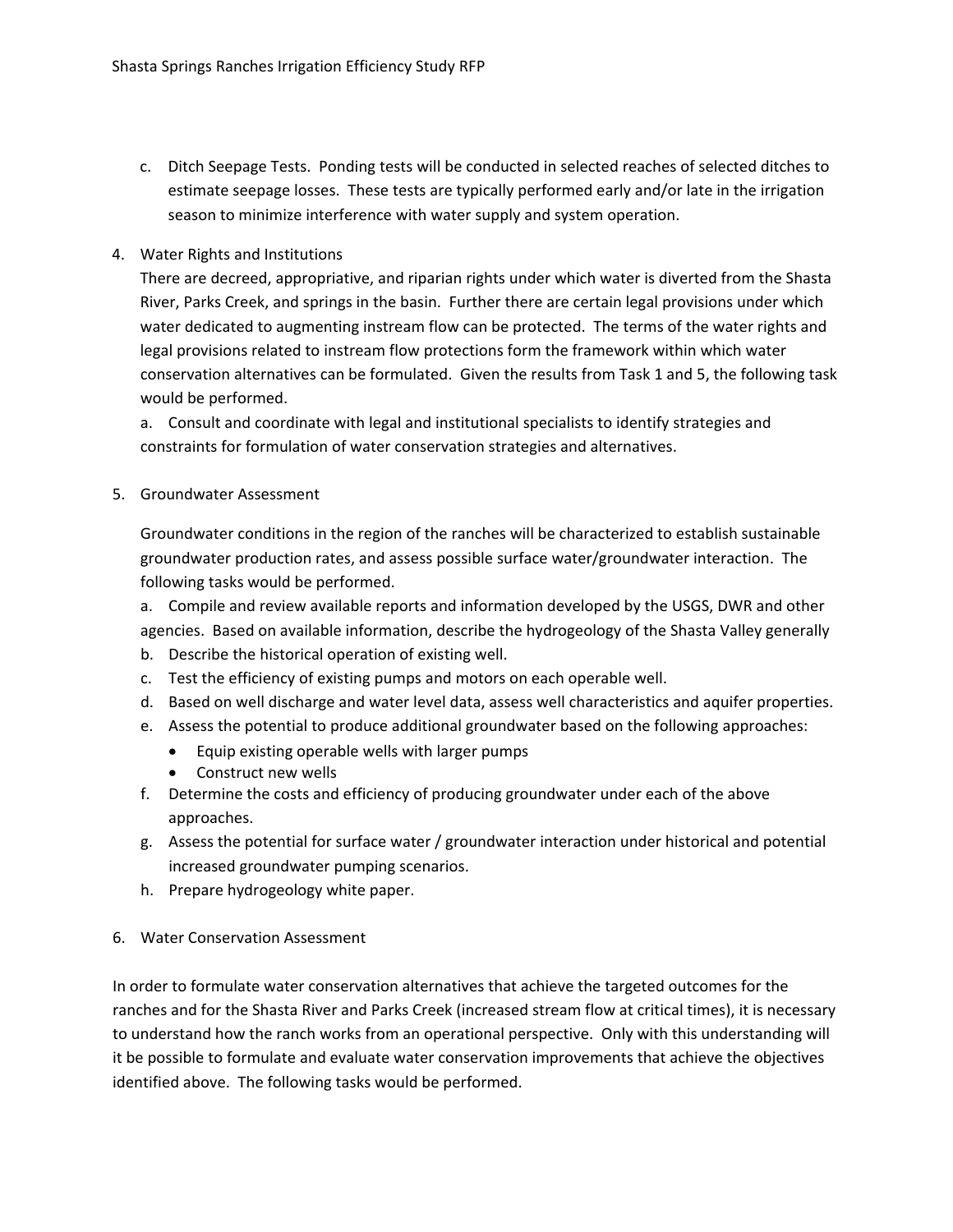- a. Characterize Existing Ranch Management. Characterize typical water related grazing, baling and feeding practices, irrigation rotations and operational practices on each ranch. Define the basis for irrigation decision making including how decision making may change from year to year based on variable water supply, production, and economic conditions.
- b. Calculate Crop Water Requirements. Using CIMIS weather data, crop coefficients published by University of California Cooperative Extension, other pertinent information, and professional judgment, water requirements of the forage crops grown on the ranches will be estimated. These estimates are the foundation for estimating irrigation water and diversion requirements, and for quantifying the amounts of water that might be made available for increasing streams flows.
- c. Characterize Existing Irrigation System Performance. Using established irrigation evaluation techniques (as they might need to be adapted for local conditions), assess the uniformity and efficiency of water application. Based on the evaluations, prepare seasonal estimates of the applied water that is used by crops for ET, and that occur as tail water runoff from irrigated fields or as deep percolation through the root zone. Assess the causes of runoff and deep percolation, which typically relate to both management and hardware issues. Assess the efficiency of water conveyance on the ranch using ponding tests and inflow‐outflow measurement techniques as appropriate.
- d. Identify Improved Systems and Practices. Based on the assessment of existing irrigation and ranch management practices from the foregoing tasks, identify irrigation systems and management practices that would improve irrigation efficiency and minimize the amount of surface water diverted from the Shasta River and Parks Creek. Review systems and practices with the Department of Fish and Game and the ranch managers to determine preferences for water conservation and discuss compatibility with overall ranch management. Determine costs for viable options.
- 7. Formulate Alternative Conservation Plans

Up to three alternative conservation plans will be defined for the Shasta Springs ranches, differentiated primarily by the scale of the conservation target and extent of the required conservation measures. It is expected that relatively modest water savings will be possible at low cost and larger savings will involve larger financial outlays. The following tasks would be performed.

- a. Formulate alternative conservation plans as outlined above. Estimate costs and potential water savings at the reconnaissance level of detail. Prepare alternatives technical memorandum.
- b. Screen and rank alternatives in consultation with the ranch owner, ranch managers and Department of Fish and Game representatives. Identify one alternative for further development.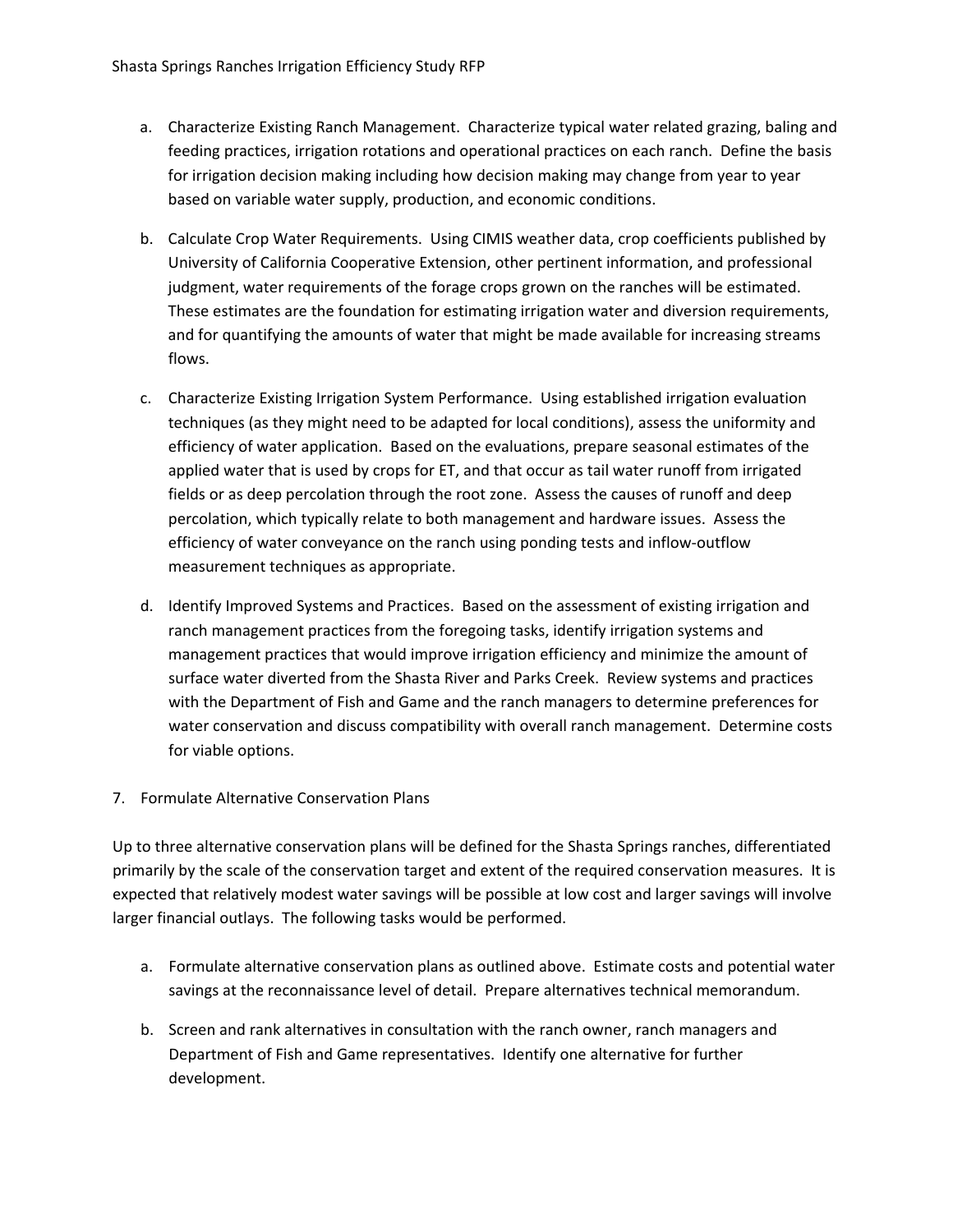- c. Further develop selected alternatives and characterize with respect to the following parameters: ranch productivity and economic sustainability, benefits to Shasta River and Parks Creek and cost. Costs will include capital, operation and maintenance (including energy), and replacement components.
- 8. GIS/GPS Mapping

Maps will be prepared in GIS format taking maximum advantage of existing, publicly available coverage. GPS technology together with aerial photography will be used to map locations of facilities. The following tasks would be performed.

- a. Develop GIS map of ranches with following layers
	- Aerial imagery
	- Property boundaries
	- Field boundaries
	- Topography
	- Soils
	- Geology
- b. GPS facility locations
	- Groundwater wells
	- Ditches
	- Pipelines
	- Drains and sumps
	- Water control structures
- c. Determine water distribution network attributes
	- Conveyance capacities
	- System interconnections
	- Field-conveyance system relationships (how water is or could be delivered to each field)
	- Drains
- d. Field verify and check

#### 9. Project Documentation

A project report will summarize the data collected, document work completed, describe the selected project alternatives for the ranch, and summarize estimated costs, benefits from proposed efficiencies, and water savings. It will be designed to serve as a decision document for determining whether to proceed with project implementation.

- a. Mid‐Term Progress Report. Summarize the data collected in the 2009 field season.
- b. Draft Project Report. A draft project report will be prepared and distributed to Department of Fish and Game and the ranch managers for review. For purposes of minimizing report reproduction costs, electronic files will be distributed to reviewers, except those who are not adequately equipped to deal with electronic media.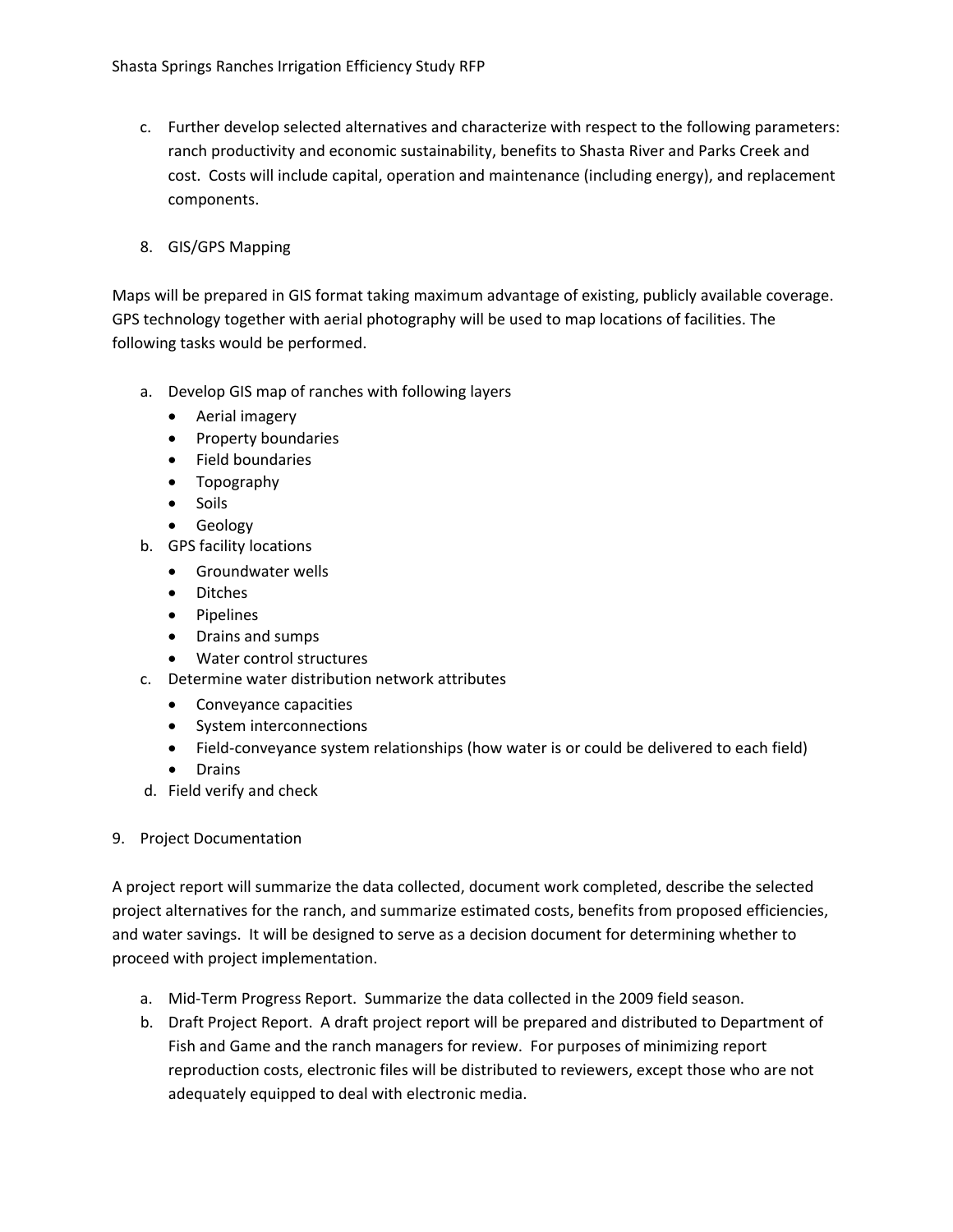- <span id="page-8-0"></span>c. Final Project Report. Comments on the draft project report will be compiled and conflicting comments reconciled in a final report. Ten hard copies of the report will be prepared and distributed as mutually agreed among the project participants. Electronic files of the final report will also be provided.
- 10. Project Administration, Reporting and Meetings
	- a. Grant administration and reporting
	- b. Meetings with Department of Fish and Game
	- c. Land manager meetings and consultation.

#### **Deliverables/Milestones**

The project deliverables are as follows:

Task 1: data collection plan

Task 2: an inventory of all equipment installed and maps identifying instrument locations

Task 3: summarized data from continuous flow measurement, spot flow measurement, and ditch seepage tests

3a mid‐project progress report summary of data

3b summary of all data collected at project completion

Task 4: water rights technical memo

Task 5: water conservation assessment technical memo (final draft to be presented project report)

Task 6: alternatives technical memorandum; December 2009‐January 2010 (final draft to be presented project report)

Task 7: GIS files comprising project maps; at project completion

Task 8: hard and electronic copies of the final report (September 2010)

Task 9: administrative reports as required by grant agreement plus informal working documents as needed to coordinate project activities.

#### Project Timeframe:

- 1) Estimated start date: June 8, 2009
- 2) End date: September 30, 2010

(duration = 15 months).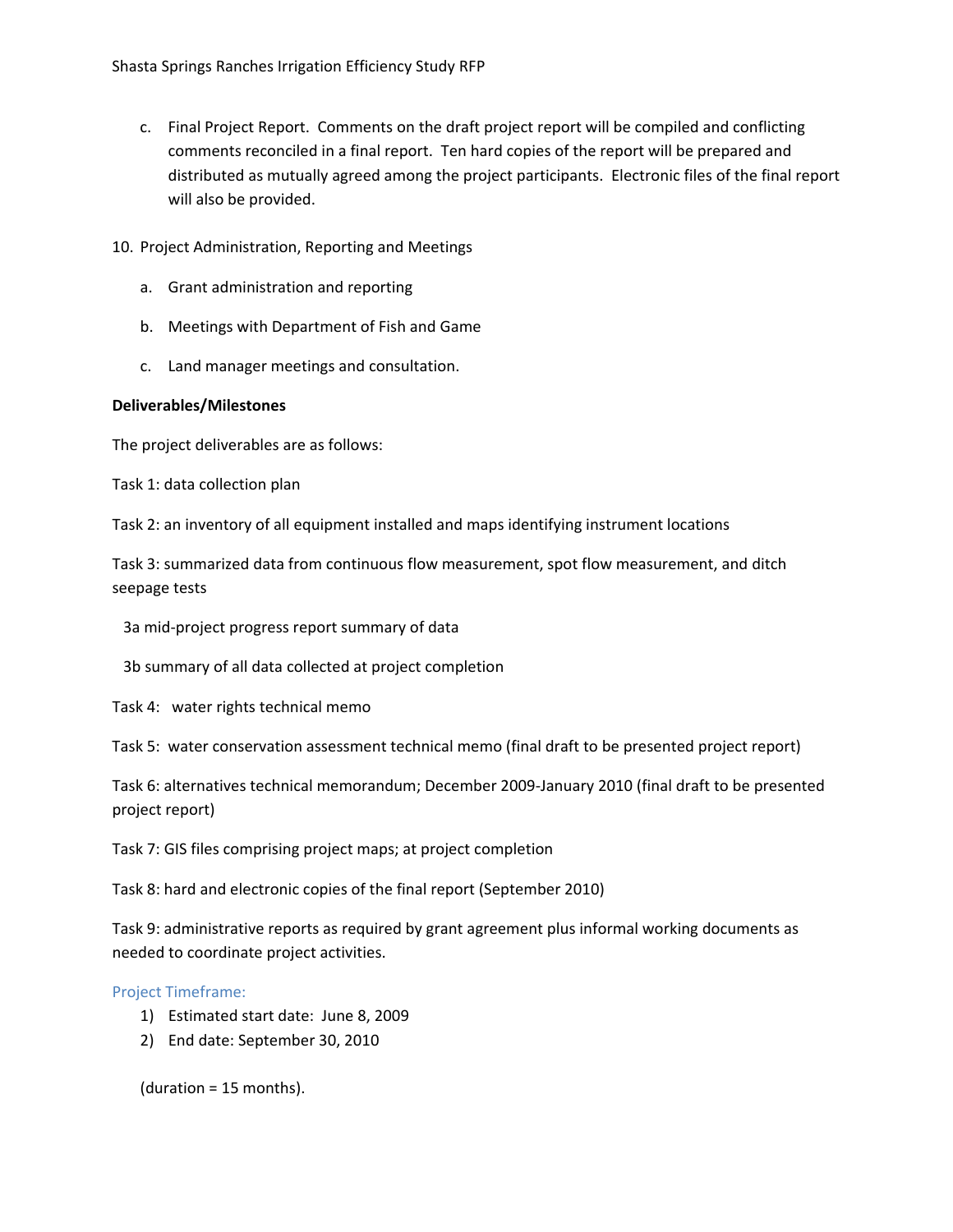# <span id="page-9-0"></span>**Minimum Qualifications for Respondents**

- 1) The respondent shall be fully capable, qualified, insured, and licensed as required to provide these services.
- 2) List all offices used by the respondent. List the location of the office from which the primary work on this project would be performed.
- 3) Individuals performing professional engineering services in the State of California must be licensed by the State of California Board of Professional Engineers.
- 4) Respondent must provide a list of between one three (3) projects completed by the firm that demonstrate the respondent's competence to perform work similar to that which is likely to be required on this project.
- 5) Respondent shall name a project manager for these services that will coordinate all activities with PSMFC and the CDFG and/or the CDFG's designee.

# **Mandatory Field Visit:**

Interested parties must attend a mandatory field visit with the land managers and CDFG personnel who will be available to answer questions.

Site visits will be conducted on April 17, 2009 at 9:00 am. The land managers and CDFG personnel will meet interested bidders at the parking area of the Weed Airport located on the east side of Highway 5. The respondents will be taken to the Shasta Springs properties from there. The site visit is expected to last approximately four hours. Respondents should bring a lunch.

# **Evaluation Criteria:**

The proposals that meet the minimum qualifications will be evaluated and scored according to the criteria indicated below. A minimum of (80) eighty points must be achieved in this phase to be considered responsive. (A responsive proposal is one, which meets or exceeds the requirements stated in this RFP). A minimum of (5) five points must be achieved for each rating/scoring criteria.

| Rating/Scoring Criteria                                                                                                                                                                                                                                | <b>Maximum Possible</b><br><b>Points</b> |
|--------------------------------------------------------------------------------------------------------------------------------------------------------------------------------------------------------------------------------------------------------|------------------------------------------|
| Experience and track record in carrying out similar projects, or<br>supplying similar goods or products, including similar projects<br>completed within the last ten years.                                                                            | 20                                       |
| Description of personnel functions with names of key staff and sub-<br>consultants and subcontractors, resumes, showing qualifications,<br>training, experience, education, and licenses of the key personnel<br>who will be assigned to this project. | 15                                       |
| Availability of key staff.                                                                                                                                                                                                                             | 5                                        |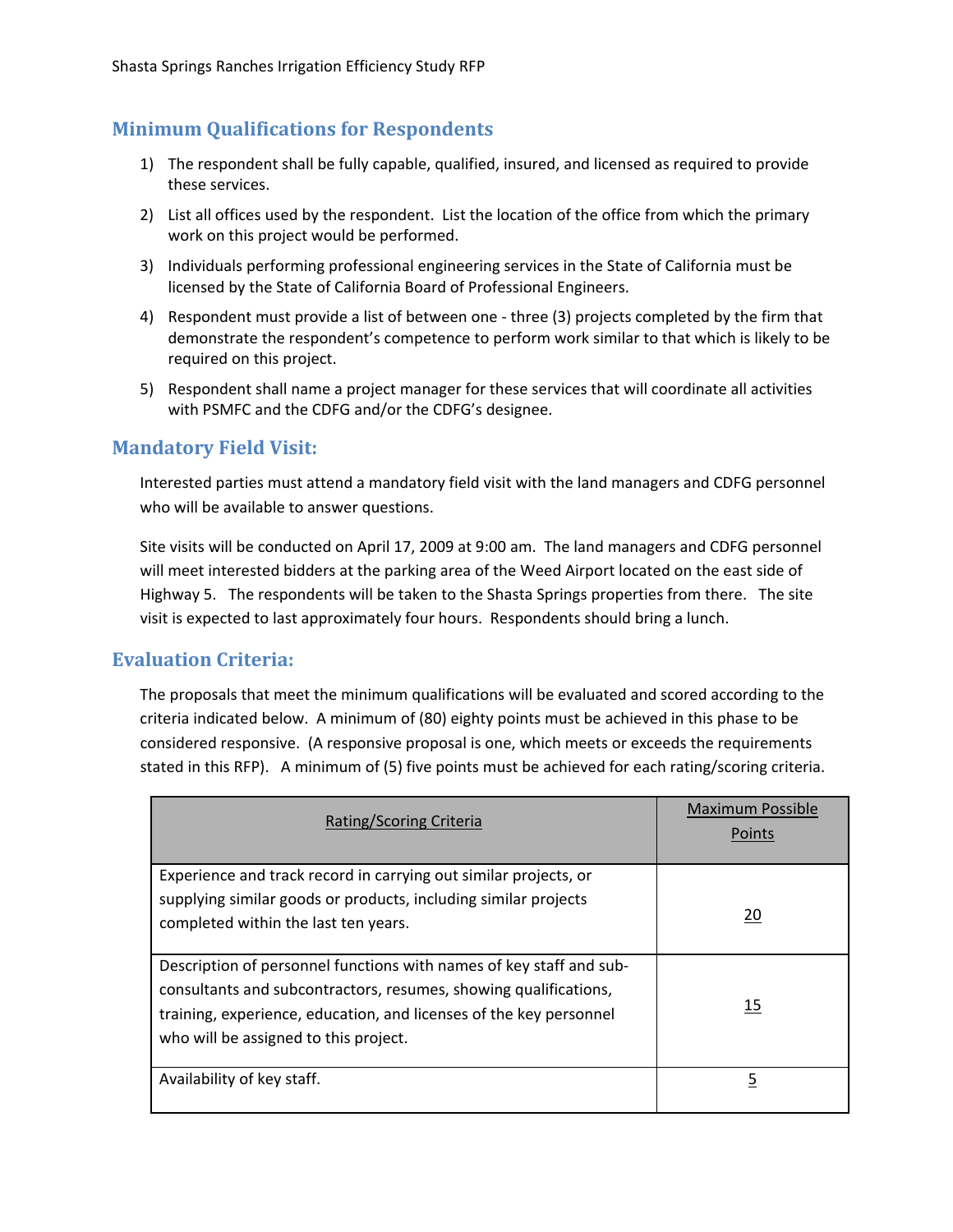<span id="page-10-0"></span>

| Respondent demonstration of a strong understanding of the project<br>objectives and innovation in developing beneficial approaches to<br>meet these objectives.                                        | 15             |
|--------------------------------------------------------------------------------------------------------------------------------------------------------------------------------------------------------|----------------|
| Respondent's method and process of accomplishing goals and<br>objectives, description of intended scope of work with expected<br>outcomes and outline of activities to provide the requested services. | 15             |
| Discussion of constraints, problems, issues that should be anticipated<br>during the project and suggestions to approaches to resolving these<br>problems.                                             | 15             |
| Project schedule and timeline describing the flow of the project that<br>includes start and end dates, schedule of activities and projected<br>outcomes.                                               | $\overline{5}$ |
| Budget - How appropriate is the budget for the work proposed.                                                                                                                                          | 10             |

Total Possible Points: 100

# **Work Plan, Personnel and Work Schedule Requirements:**

Each respondent shall develop and include:

A thorough work plan and/or schedule for project completion: The plan must identify each major task, necessary subtask, and/or specific milestones by which progress can be measured and payments made.

Project Personnel: Respondent shall identify name and title of all key personnel used in the performance of these services and provide a resume and a description of the project assignment or role which that person will be expected to fulfill. Include the years of relevant experience with present firm and other firms, synopsis of experience, training or other qualities which reflect individual's potential contribution. Include such data as: familiarity with Government or State agency procedures, similar type of work performed in the past, management abilities, etc.

Sub-consultants and/or Subcontractors: Identify each subcontractor necessary to complete the project. Include the subcontractor's name, address, the service provided, and the respondent's work history with the subcontractor.

Facilities and Resources: Explain where/how the services will be provided and what type equipment is needed to perform the services.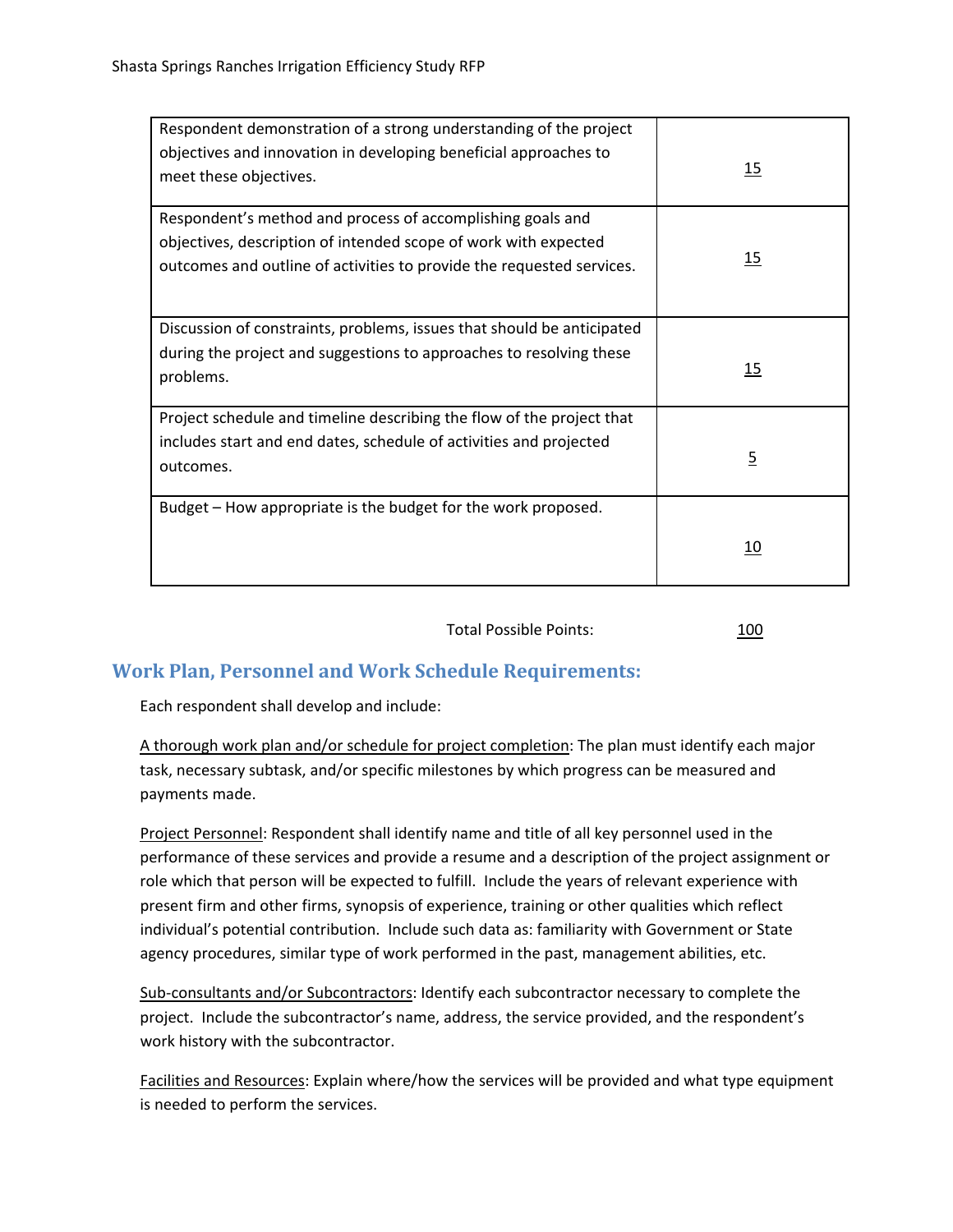## <span id="page-11-0"></span>**Cost Detail Format and Requirements:**

Estimated Budget: \$300,000\*

Each proposal must contain an estimated budget, broken down into three (3) categories: Personal Services, Operating Expenses and Equipment. The estimated budget must contain all project costs.

Personal Services Costs: All employee costs, including benefits, which are required to complete the proposed project. List each employee classification, their hourly rate and estimated number of hours.

Operating Expenses: Include all materials, contractual services and incidental costs.

Contractual Services: are those necessary for the implementation of the proposal for which the respondent will subcontract. These services are undertaken by a provider external to the respondent's organization.

Provide as much cost detail as possible and practical. Use unit costs when applicable (per lb., per day, cubic yard, linear foot, etc.).

Travel and per diem: Expenses must be consistent with federal GSA guidelines for reimbursed of travel expenses. Per diem and mileage rates may not exceed GSA standards as listed at [http://www.gsa.gov](http://www.gsa.gov/).

Equipment: List each item of non‐capital equipment, including number of units and cost per unit. If equipment purchase price is over \$5,000 a lease vs. purchase analysis must be conducted and a justification for the purchase must be submitted, in advance, to the PSMFC contracting office.

\*The Source of funding for this project is the 2006 Klamath River Salmon Disaster grant awarded to the State from the US Department of Commerce (DOC). As such, all expenses are subject to the DOC/NOAA Standard Terms and Conditions found at: <http://oam.ocs.doc.gov/docs/GRANTS/DOC%20STCsMAR08Rev.pdf>.

# **RPF Details**

#### **Amendments to Solicitations**

If this solicitation is amended, all terms and conditions that are not amended remain unchanged. All bidders shall acknowledge receipt of any amendment to this solicitation by the date and time specified in the amendment(s).

#### **Submission, Modification, Revision, And Withdrawal Of Proposals**

All parties interested in submitting a proposal must notify PSMFC by 5:00 PM (Pacific), April 15, 2009 of their intent to submit a proposal.

Deadline for proposals is 5:00 PM (Pacific), May 15, 2009.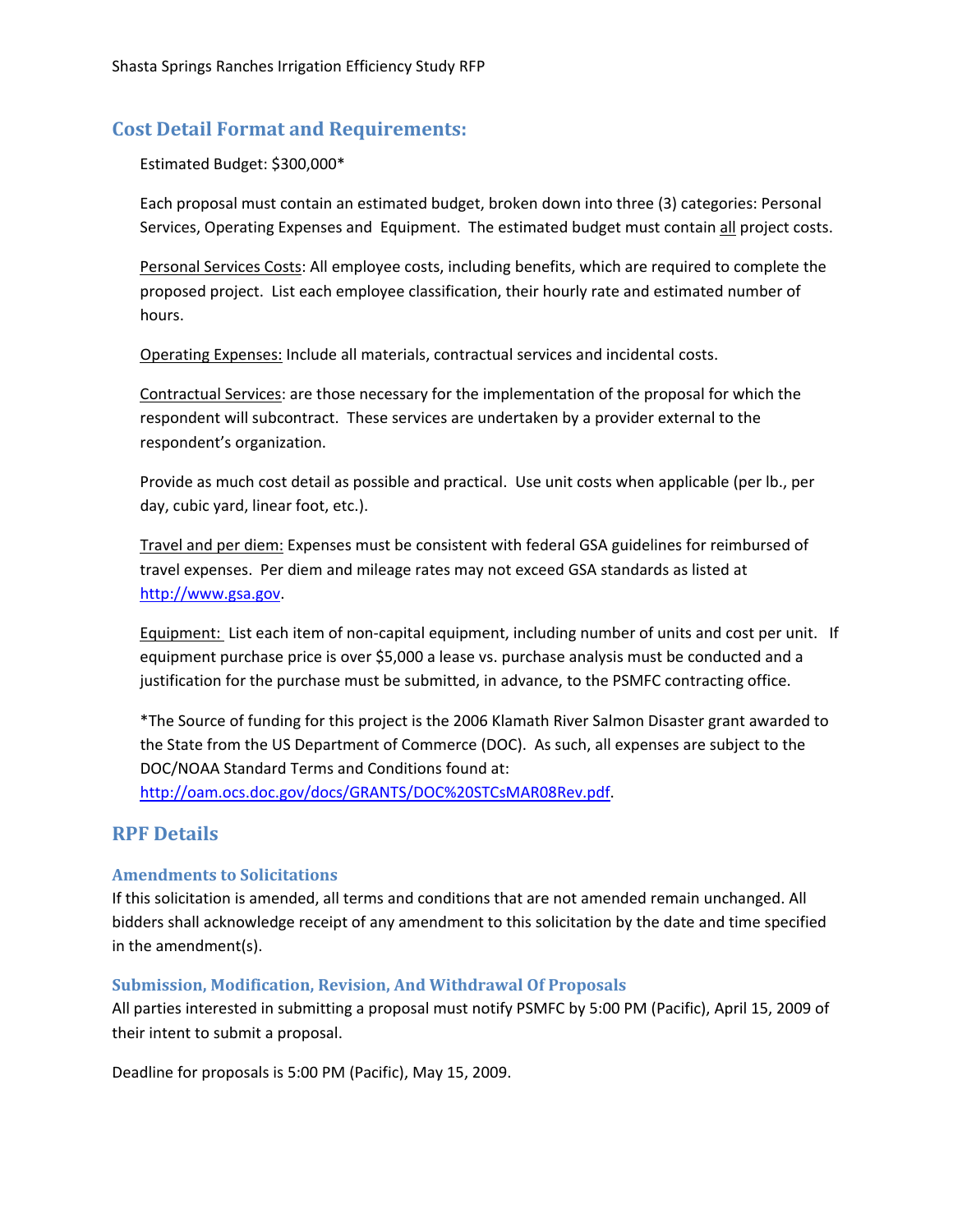Proposals shall be submitted to:

Pacific States Marine Fisheries Commission 205 SE Spokane St. Suite 100 Portland, OR 97202 Attn: Michael Arredondo Phone: (503) 595‐3228 Fax: (503) 595‐3444 Email: michael@psmfc.org

Subject Line for email submissions: Shasta Springs Water Efficiency Study Proposal Proposals and modifications to proposals MUST be submitted in paper media, facsimile or via Email.

## *The proposal must contain:*

- The name of the solicitation;
- The name, address, and telephone and facsimile numbers of the bidder (and electronic address if available);
- Names, titles, and telephone and facsimile numbers (and electronic addresses if available) of persons authorized to negotiate on the bidder's behalf with the PSMFC in connection with this solicitation;
- Name, title, and signature of person authorized to sign the proposal. Proposals signed by an agent shall be accompanied by evidence of that agent's authority, unless that evidence has been previously furnished to the issuing office;
- Information on Costs to perform the work
- Any such information as the bidder deems appropriate to evaluate experience and technical qualifications such as a portfolio.

The PSMFC reserves the right to consult with and to consider information from its own sources, including information from state and federal agencies regarding the bidder's prior performance or the status of outstanding investigations or warrants involving the bidder.

## *Late proposals:*

Any proposal, modification, or revision received at the PSMFC office designated in the solicitation after the exact time specified for receipt of offers is "late" and will not be considered unless:

- There is acceptable evidence to establish that it was received at the PSMFC installation designated for receipt of offers and was under the PSMFC's control prior to the time set for receipt of offers; or It is the only proposal received.
- A late modification of an otherwise successful proposal that makes its terms more favorable to the PSMFC, will be considered at any time it is received.
- Acceptable evidence to establish the time of receipt at the PSMFC installation includes the time/date stamp of that installation on the proposal wrapper, other documentary evidence of receipt maintained by the installation, or oral testimony or statements of PSMFC personnel.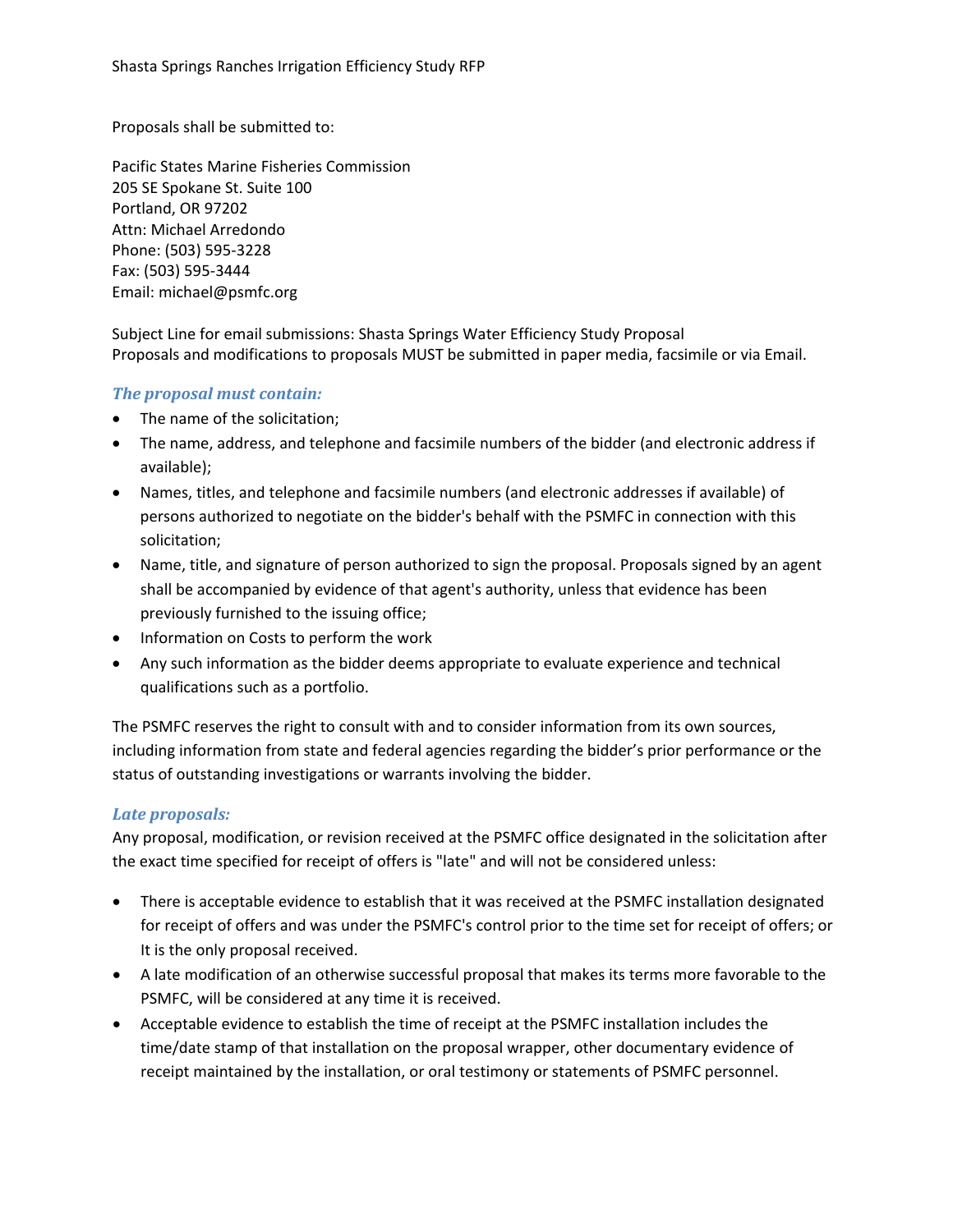• An emergency or unanticipated event interrupts normal PSMFC processes so that proposals cannot be received at the office designated for receipt of proposals by the exact time specified in the solicitation and urgent PSMFC requirements preclude amendment of the solicitation. The time specified for receipt of proposals will be deemed to be extended to the same time of day specified in the solicitation on the first work day on which normal PSMFC processes resume.

Proposals may be withdrawn by written notice received at any time before award. Proposals may be withdrawn via facsimile received at any time before award. Proposals may be withdrawn in person by the bidder or an authorized representative, if the identity of the person requesting withdrawal is established and the person signs a receipt for the proposal before award.

Bidders shall submit proposals in response to this solicitation in English and in U.S. dollars.

Bidders may submit modifications to their proposals at any time before the solicitation closing date and time, and may submit modifications in response to an amendment, or to correct a mistake at any time before award.

Bidders may submit revised proposals only if requested or allowed by PSMFC.

Proposals may be withdrawn at any time before award. Withdrawals are effective upon receipt of notice by the PSMFC Administrative Contact.

## *Offer Expiration Date*

Proposals in response to this solicitation will be valid for 90 days following the time specified for solicitation of offers (unless a different period is proposed by the bidder). Restriction on Disclosure and Use of Information

Bidders that include in their proposals data that they do not want disclosed to the public for any purpose, or used by the PSMFC except for evaluation purposes, shall:

Mark the title page with the following legend:

"This proposal includes data that shall not be disclosed outside the PSMFC and shall not be duplicated, used, or disclosed‐‐in whole or in part‐‐for any purpose other than to evaluate this proposal. If, however, a contract is awarded to this bidder as a result of‐‐or in connection with‐‐the submission of this data, the PSMFC shall have the right to duplicate, use, or disclose the data to the extent provided in the resulting contract. This restriction does not limit the PSMFC's right to use information contained in this data if it is obtained from another source without restriction. The data subject to this restriction are contained in sheets [insert numbers or other identification of sheets]"; and

Mark each sheet of data it wishes to restrict with the following legend:

"Use or disclosure of data contained on this sheet is subject to the restriction on the title page of this proposal."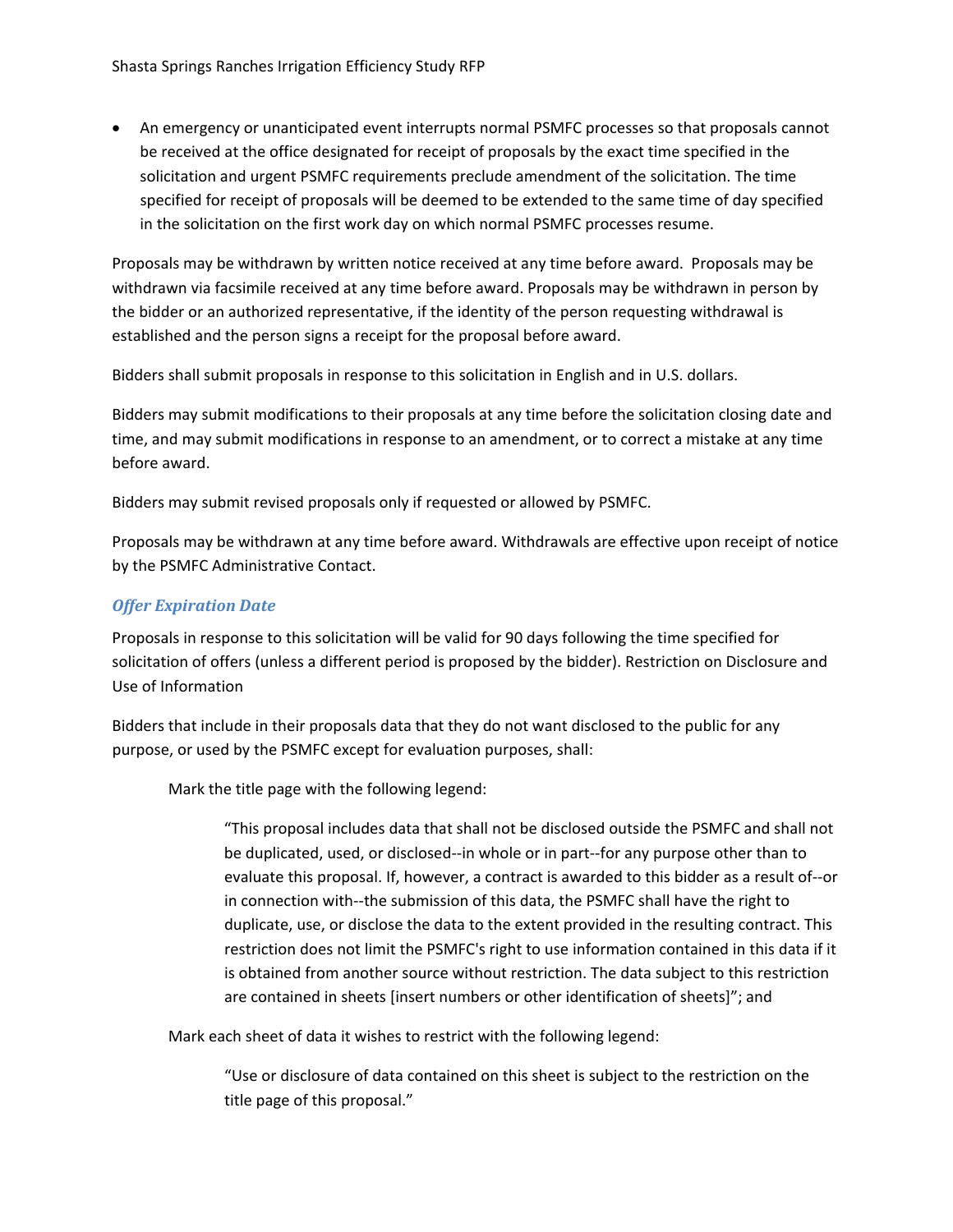### <span id="page-14-0"></span>**Contract Award**

The PSMFC intends to award a contract or contracts resulting from this solicitation to the responsible bidder(s) whose proposal(s) represents the best value after evaluation in accordance with the requirements of this solicitation.

The PSMFC may reject any or all proposals if such action is in the PSMFC's interest.

The PSMFC may waive informalities and minor irregularities in proposals received.

The PSMFC intends to evaluate proposals and award a contract without discussions with bidders (except clarifications as described in FAR 15.306(a)). Therefore, the bidder's initial proposal should contain the bidder's best terms from a cost or price and technical standpoint. The PSMFC reserves the right to conduct discussions if the CDFG Technical Representative later determines them to be necessary. If the CDFG Technical Representative determines that the number of proposals that would otherwise be in the competitive range exceeds the number at which an efficient competition can be conducted, the PSMFC may limit the number of proposals in the competitive range to the greatest number that will permit an efficient competition among the most highly rated proposals.

The PSMFC reserves the right to make an award on any item for a quantity less than the quantity offered, at the unit cost or prices offered, unless the bidder specifies otherwise in the proposal.

The PSMFC reserves the right to make multiple awards if, after considering the additional administrative costs, it is in the PSMFC's best interest to do so.

Exchanges with bidders after receipt of a proposal do not constitute a rejection or counteroffer by the PSMFC.

The PSMFC may determine that a proposal is unacceptable if the prices proposed are materially unbalanced between line items or sub‐line items. Unbalanced pricing exists when, despite an acceptable total evaluated price, the price of one or more contract line items is significantly overstated or understated as indicated by the application of cost or price analysis techniques. A proposal may be rejected if the PSMFC determines that the lack of balance poses an unacceptable risk to the PSMFC.

If a cost realism analysis is performed, cost realism may be considered by the source selection authority in evaluating performance or schedule risk.

A written award or acceptance of proposal mailed or otherwise furnished to the successful bidder within the time specified in the proposal shall result in a binding contract without further action by either party.

The PSMFC may disclose the following information in post award debriefings to other bidders:

- The overall evaluated cost or price and technical rating of the successful bidder;
- The overall ranking of all bidders, when any ranking was developed by the agency during source selection; and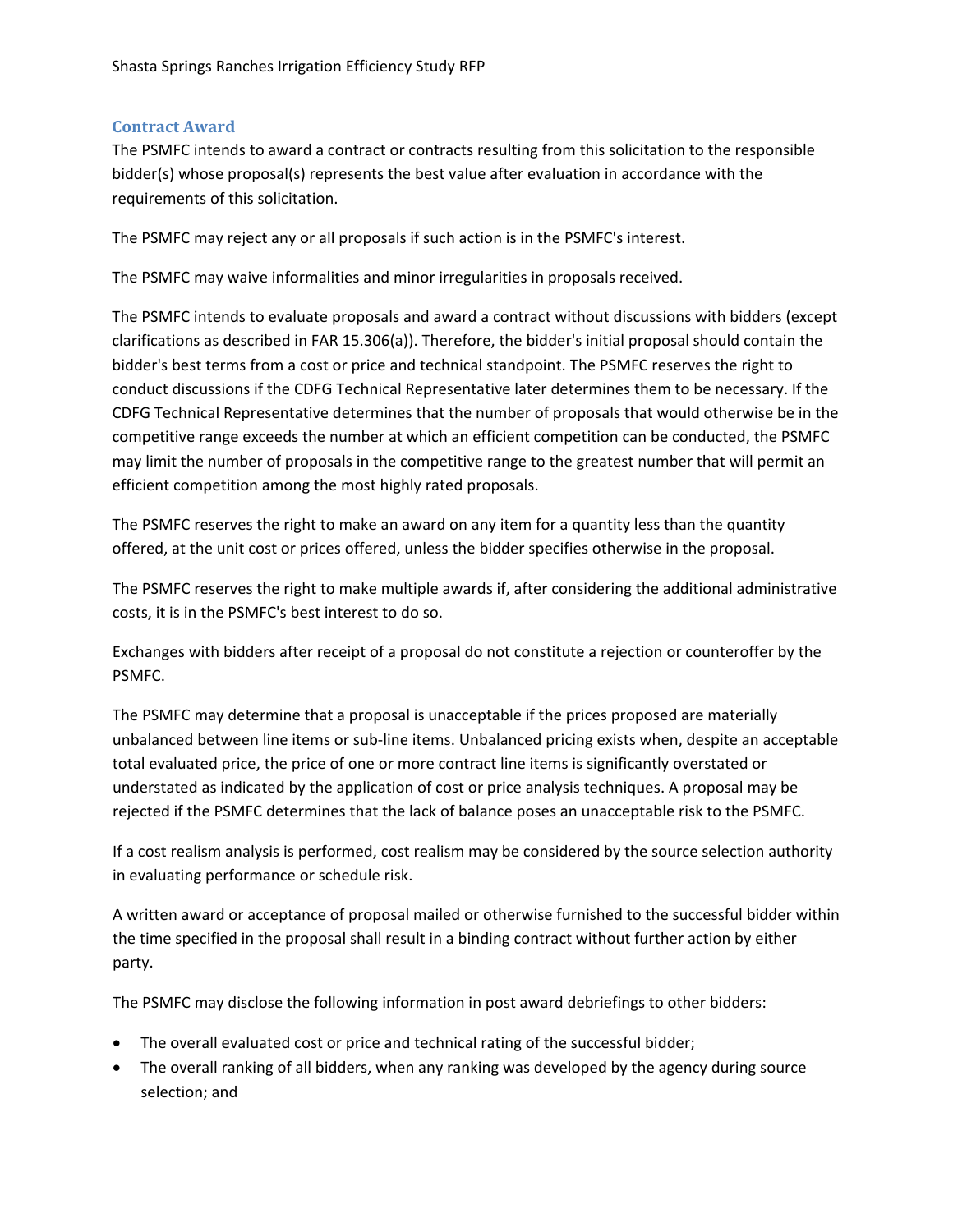<span id="page-15-0"></span>• A summary of the rationale for award.

After evaluation of the proposals and selection of a proposed contractor, PSMFC will notify all offerors, via email, of the results within five (5) business days.

#### **Questions**

All questions regarding this RFP not answered during the site visit must be submitted, in writing, to the PSMFC Administrative Contact by April 24, 2009. Responses to the questions will be distributed to all parties who have notified PSMFC of their intent to submit a proposal.

### **Special Contract Award Requirements**

#### *Conflict of Interest*

The Contractor warrants that, to the best of the Contractor's knowledge and belief, there are no relevant facts or circumstances which could give rise to an organizational conflict of interest, as defined in FAR Subpart 9.5, or that the Contractor has disclosed all such relevant information.

The Contractor agrees that if an actual or potential organizational conflict of interest is discovered after award, the Contractor will make full disclosure in writing to the Principal Investigator. This disclosure shall include a description of actions that the Contractor has taken or proposes to take, after consultation with the Principal Investigator, to avoid, mitigate, or neutralize the actual or potential conflict.

Remedies – The Principal Investigator may terminate this contract for convenience, in whole or in part, if it deems such termination necessary to avoid an organizational conflict of interest. If the Contractor was aware of a potential organizational conflict of interest prior to award or discovered an actual or potential conflict after award and did not disclose or misrepresented relevant information to the Principal Investigator, PSMFC may terminate the contract for default, debar the Contractor from PSMFC contracting, or pursue such other remedies as may be permitted by law or this contract.

The Contractor further agrees to insert provisions that shall conform substantially to the language of this clause, including this paragraph, in any subcontract, personnel agreement, or consultant agreement hereunder.

#### *Indemnification*

Indemnification – Contractor shall indemnify and hold harmless PSMFC and CDFG and their officers, agents, employees, boards and commissions, against any and all loss, damages, liability, claims, suits, costs and expense whatsoever, including reasonable attorneys fees, regardless of the merits or outcome of any such claim or suit arising from or in any manner connected to Contractor's negligent performance of services provided or work conducted or performed pursuant to this agreement.

#### *Insurance*

Minimum Coverages Required. The Contractor selected for this project will be required to present evidence to show, at a minimum, the amounts of insurance coverage indicated below. Contractor is also responsible for its Subcontractors maintaining sufficient limits of the same coverage required by Contractor and the Contractor is responsible for collecting Certificates of subcontractors, as per below:

• Workers' Compensation and Employer's Liability – The Contractor is required to comply with any applicable labor codes, acts, laws or statutes, State or Federal, for the location where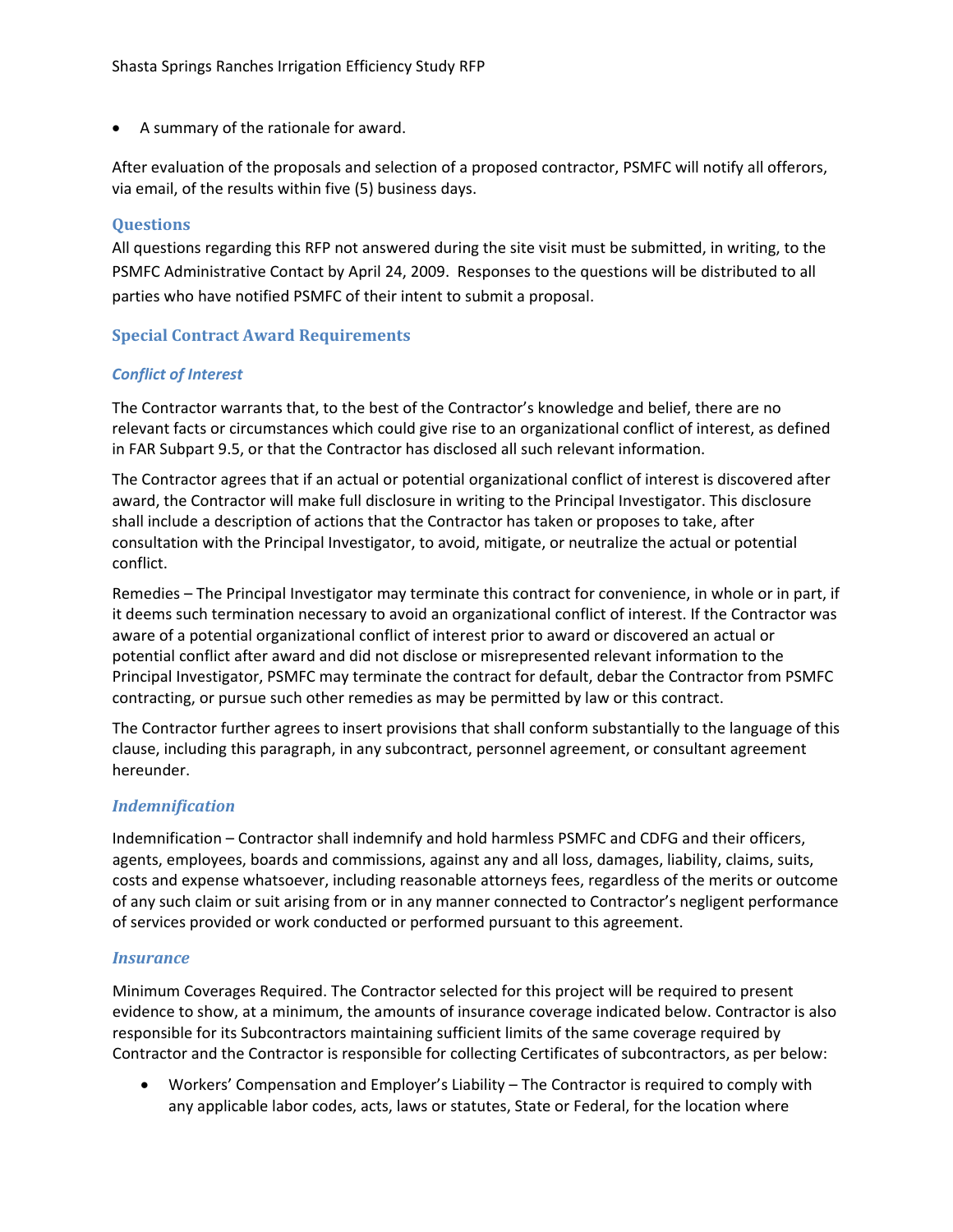- Employer's Liability coverage shall be required of at least \$1,000,000 for Bodily Injury or Death, each employee and each accident. If in States with exclusive or monopolistic funds that do not permit workers' compensation to be written by private carriers, Contractor is required to comply with any applicable labor, codes, acts, laws or statutes of such States and shall have Workers' Compensation and Employer's Liability Stop‐Gap coverage in the amount of \$1,000,000 each accident, each employee and each accident.
- Comprehensive or Commercial General Liability (Bodily Injury and Property Damage) Insurance including the following supplementary coverage: (A) Contractual Liability to cover liability assumed under this contract; (B) Products hazard coverage for any and all products or completed operations provided or furnished by or on behalf of Contractor for all services rendered; (C) Completed operations hazard coverage, for any claims relating to defects or deficiencies in goods, products, services or materials used or rendered by the Contractor; (D) Broad Form Property Damage Liability Insurance; (E) Policy coverages shall be primary; (E) an action "in rem" shall be treated as if it were an action "in personam"; (F) all coverages subject to coverage territory of the United States of America, including its territories and possessions, and International waters or airspace; (G) Occurrence form (F) Aircraft, Auto or Watercraft exception to exclusion shall be amended from "less than 26 feet long" to "Non-owned watercraft without length limitation" or an equivalent insurance form that affords broad form bodily injury, death, non‐owned vessel liability, property damage on an occurrence basis for non‐owned vessels operating in Inland or International waters. Commercial General Liability shall be required in the amount of \$1,000,000 each occurrence, \$2,000,000 General Aggregate, \$1,000,000 Products/Completed Operations, \$1,000,000 Personal and Advertising Injury, \$100,000 Fire Damage Legal Liability, for each claim or occurrence. If equivalent coverage is placed for broad form bodily injury, death, non-owned vessel liability, property damage, coverage shall be required in the amount of \$1,000,000 each claim or occurrence on an occurrence basis form.
- Business Automobile Liability shall be required in the amount of \$1,000,000 each occurrence combined single limit for bodily injury and property damage, including \$1,000,000 owned, hired or non-owned liability for such states operating within, as applicable. Coverage shall be at least as broad as the Insurance Service (ISO) Business Auto Coverage comprehensive form covering Automobile Liability for Code "1" any auto.

*Additional Insured Provision*. Before commencing performance of service, PSMFC shall be named as an additional insured under the Business Auto Liability, Commercial General Liability and Vessel Liability or equivalent Policy coverage. All the above insurance coverages should be endorsed with the ISO form CG 20 09.

*Subrogation Waiver Provision*. Contractor agrees that in the event of loss due to any of the perils for which Contractor is required to provide or perils insured under Business Auto Liability, State Act Workers' Compensation, Employer's Liability, and Comprehensive Commercial General Liability or equivalent Policy coverage, Contractor shall look solely to its insurance for recovery. Contractor shall hereby grant to PSMFC, its officers, agents, employees, boards, commissions, on behalf of any insurer